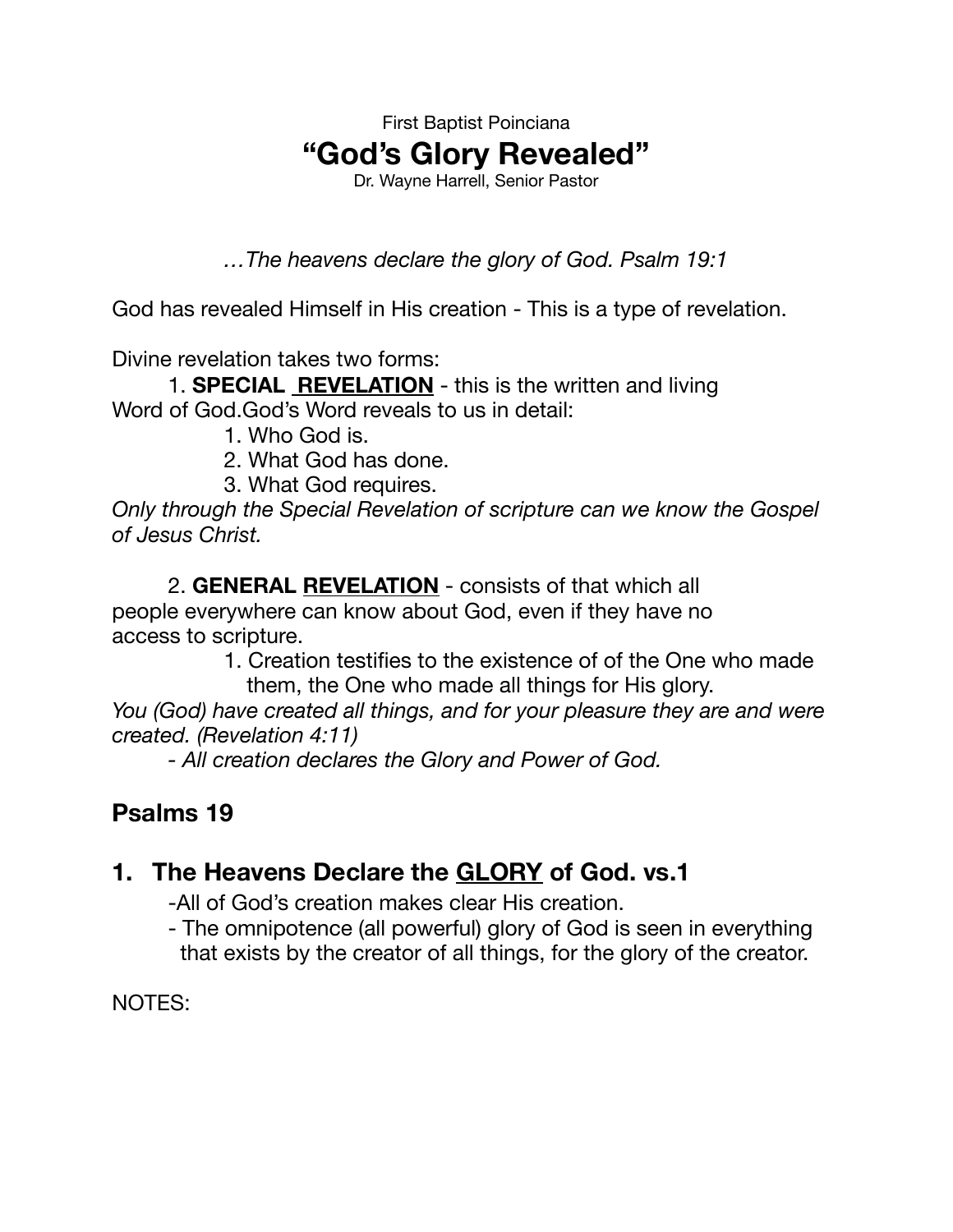## **2.God's Existence is clear from the WORLD HE MADE** vs. 2-6

- Theological Terms for the Church: *Cosmological Argument*.
- Creation communicates knowledge (not "mother earth") of God.
- All of creation testifies to the Glory and Existence of the One who made all things: (Romans 1:19-21)
- The Sun is a brilliant example (v4-6). Nothing escapes its heat.
- Theological Terms for the Church: *Theophany.*
- *\** Without the sun we would cease to exist.
- **\*** It cannot be hanging in the heavens by chance.
- **\*** The Creator is greater than the creation.
- **\*** Atheistic Evolution is the worldview of a fool. (Psalms 14:1)
- **\*** Every cake demands a cake maker.

*-Nature preaches a sermon of God's Glory-*

### *NOTES:*

### *David moves from General Revelation to Special Revelation. Psalms 19:7-10*

## **3. Scripture is PERFECT.** (2 Timothy 3:16)

- Scripture lacks nothing. Everything you need to know to be what God expects you to be - has been revealed in scripture.

### The Bible is **TRUSTWORTHY / Reliable.** (V7)

- You can make wise and good choices that reflect Godly perspective just from reading it and trusting it, and knowing intimately the author. (God)

The Precepts of the Lord are **RIGHT**. (V8)

- Scriptures divine principles lead a person down the right path
- They point us to the road we ought to take, with the promise of blessing for taking it.

The Fear of the Lord is Pure, and Endures **FOREVER.** (V9)

- God reveals Himself flaw
- The Word of God is unchanging and always relevant.
- The ordinances of the Lord are altogether righteous/reliable) (9)
- The Word of God The Bible is more **desirable** than gold. (V10)
	- The Bible is more valuable than anything the world has to offer because it can provide what the world doesn't have.